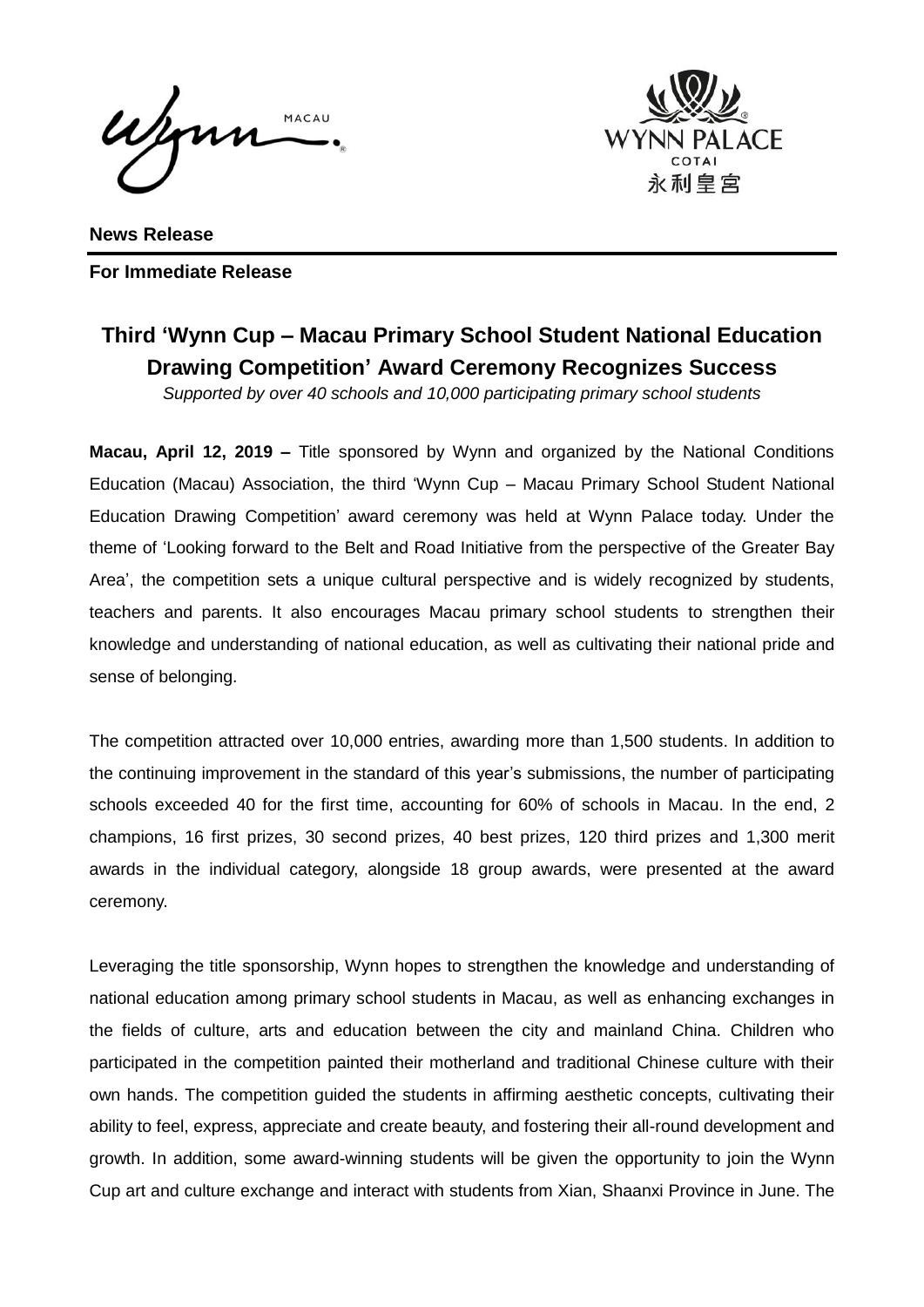Wynn MACAU



exchange hopes to allow them to understand and learn from each other, as well as spreading the children's dreams from Macau to different corners of China.

More than 30,000 local students have participated in the annual 'Wynn Cup – Macau Primary School Student National Education Drawing Competition' since 2016. Each year, the competition sets a theme that resonates with mainland China and Macau. In her keynote speech, Ms. Linda Chen, Vice Chairman and Executive Director of Wynn Macau, Limited said that, "Every child is a born artist and added that the children's paintings are imagination-filled and showcase their innocent and simple inner world. The competition not only encourages local children to learn around cultural topics, but also allows them to sincerely unleash their talent and illustrate their personal sense of aesthetic appreciation." She added, "For the adults who are eager to be part of the Greater Bay Area, they would love to listen to your voice and get to know your dreams through your paintings. They can see and learn about the prospects of the Greater Bay Area through your vision and imagination." Ms. Chen also extended her heartfelt gratitude to the supporting organizations, the principals, teachers and parents for their support, as together they have inspired every participant.

For the first time, Wynn invited the Guizhou Congjiang Ecological Culture Society, who delivered a wonderful Guizhou traditional folk song and dance performance under the theme of 'Celebrating Children's Dreams' at the award ceremony, in celebration of both the 70th anniversary of the establishment of the People's Republic of China and the 20th anniversary of Macau Special Administrative Region's handover. Wynn hopes to promote cultural exchange between the two places and further strengthen the children's connections. In addition, Wynn once again joined hands with the Productivity and Technology Transfer Center of Macau to co-organize a fashion show, under the theme of 'My Chinese Dream – Looking forward to the One Belt One Road Initiative from the perspective of the Greater Bay Area'. Local designers were invited to create a spring and summer collection of parent-child outfits, which were showcased by 10 talented primary school students from Premier School Affiliated To Hou Kong Middle School. Together, they turned the award ceremony into a remarkable art festival, creating unforgettable memories for teachers and students.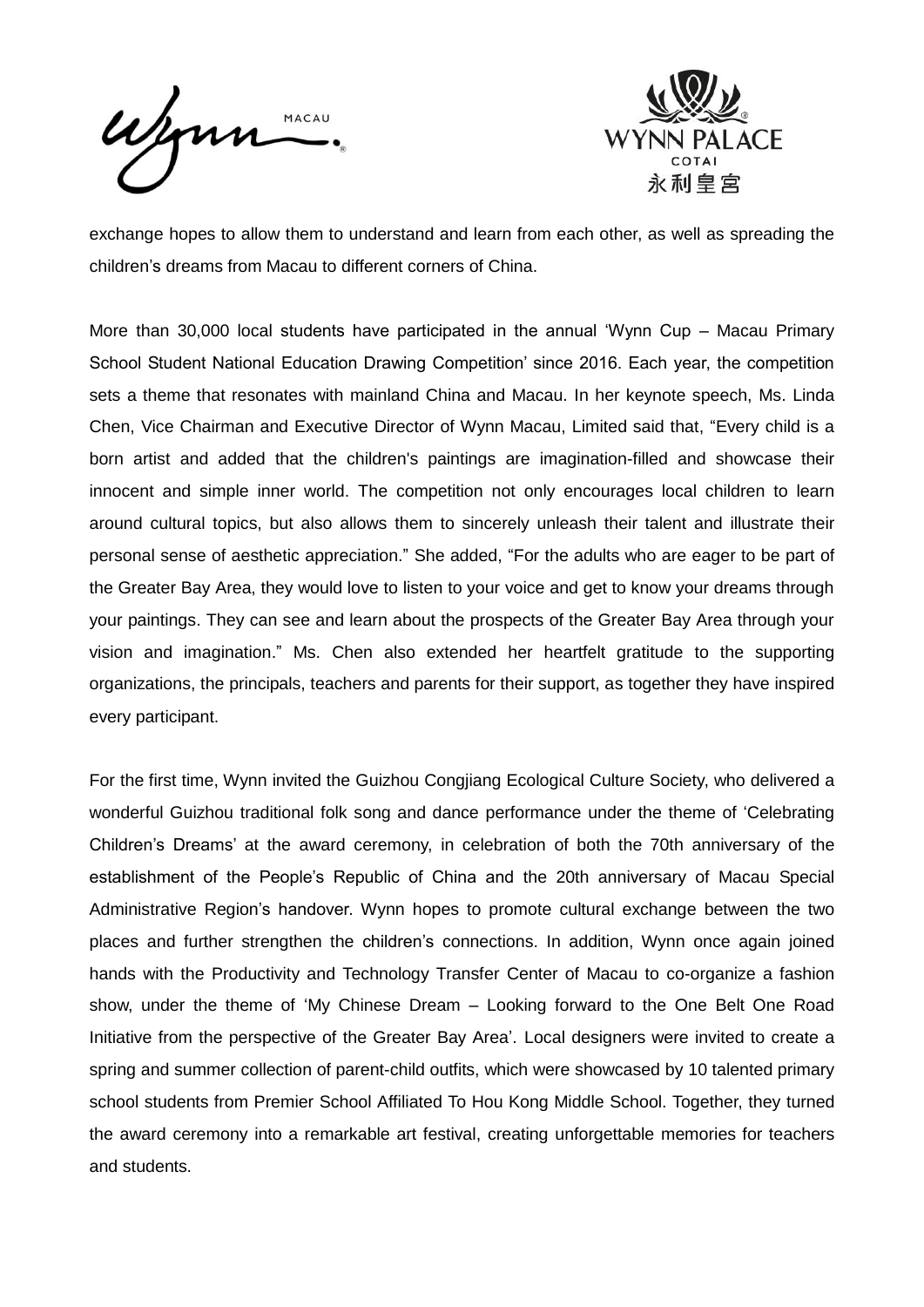Wynn MACAU



While the award ceremony concluded successfully, it also marks the commencement of the fourth 'Wynn Cup – Macau Primary School Student National Education Drawing Competition'. Coinciding with the official launch of the 'Outline Development Plan for Guangdong-Hong Kong-Macao Greater Bay Area', the fourth edition of the competition will feature the theme of 'My Greater Bay Area Dream – Drawing the future in my heart'. The competition aims to encourage local schoolchildren to paint the rich and diverse East-meet-West culture of Macau, highlight the charisma of the city's traditions and modernity, as well as looking at the Greater Bay Area and the world.

Attendees at the event included: Mr. Zuo Xianghua, Director of the Economic Affairs Department of the Liaison Office of the Central People's Government in the Macau SAR; Mr.Zheng Xinyou, Director of the Department of Public Diplomacy and Information of the Office of the Commissioner of the Ministry of Foreign Affairs of the People's Republic of China in the Macao SAR; Mr. Peng Wei, Dean of the General Office of the PLA Macau Garrison; Mr. Vong Chi Fu, Head of the Inspection of Games of Fortune Department of Gaming Inspection and Coordination Bureau; Ms. Lai Iok In, Head of the Information Technology Division of the Education and Youth Affairs Bureau; Mr. Shuen Ka Hung, Director-General of the Macau Productivity and Technology Transfer Center (CPTTM); Mr. Ao Iu Hong, Vice President of the Chinese Educators Association of Macau; Ms. Linda Chen, Vice Chairman and Executive Director of Wynn Macau, Limited; Mr. Jack Wang, President of the National Conditions Education (Macau) Association; Ms. Jenny Ye, Mr. Wei Feng Zeng and Mr. Jing Sheng Yang, judges of the event and renowned painters; and school principals, directors and guests from over 20 schools.

– Ends –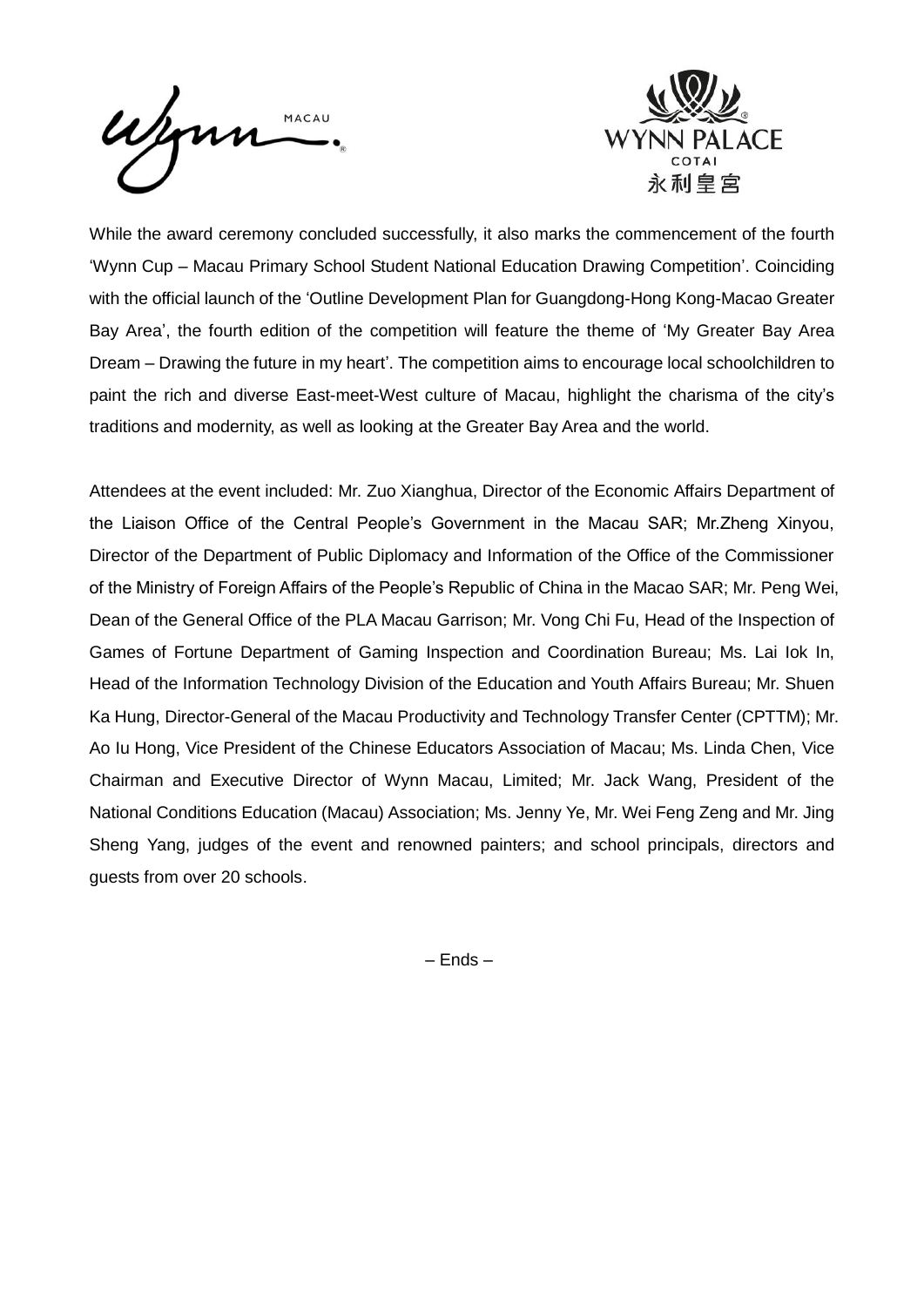Wynn MACAU



**Photo captions:**



The third "Wynn Cup – Macau Primary School Student National Education Drawing Competition" award ceremony was held today at Wynn Palace



Officiating guests joined for a group photo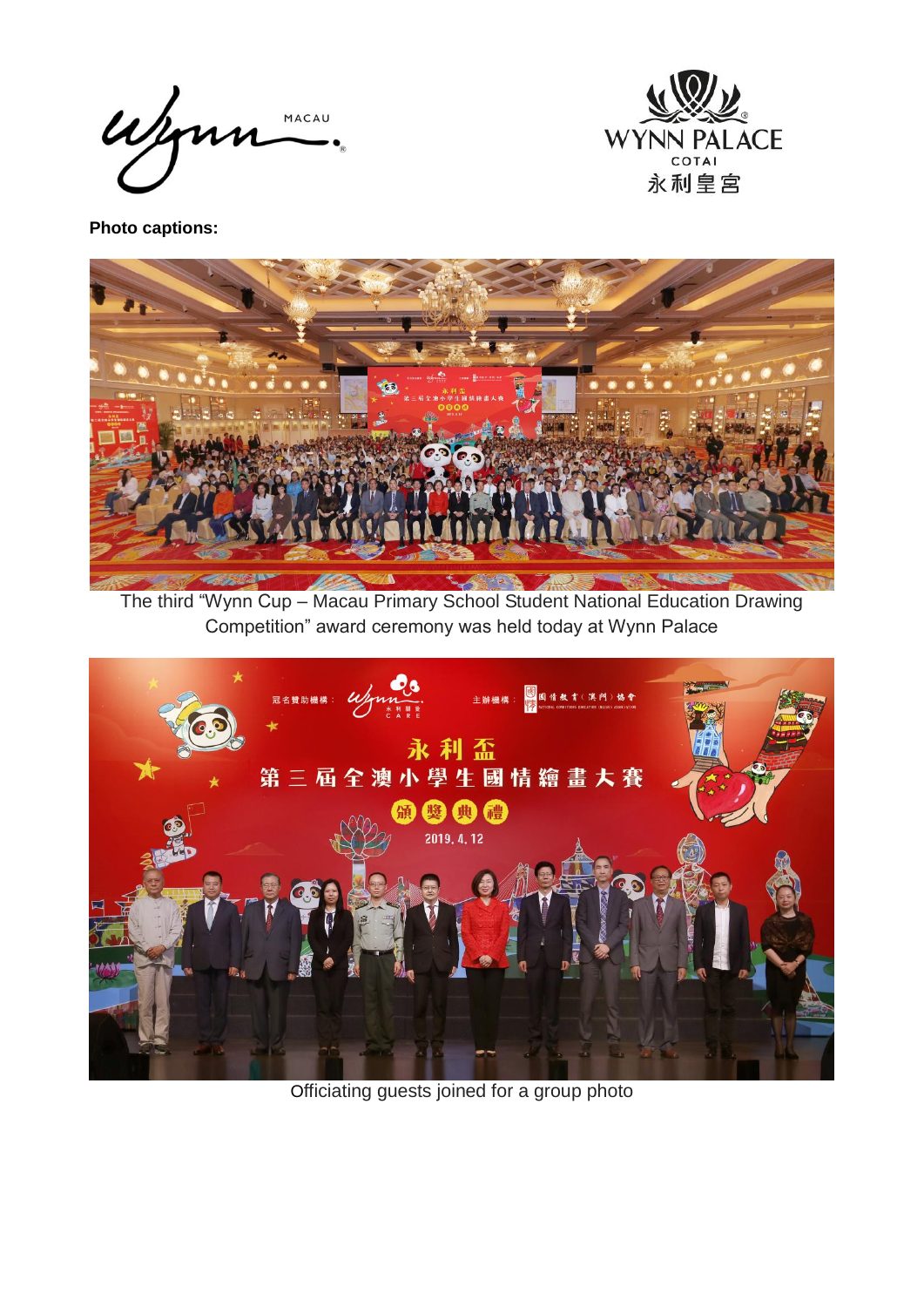

Ms. Linda Chen, Vice Chairman and Executive Director of Wynn Macau, Limited, presented prizes to the award-winning students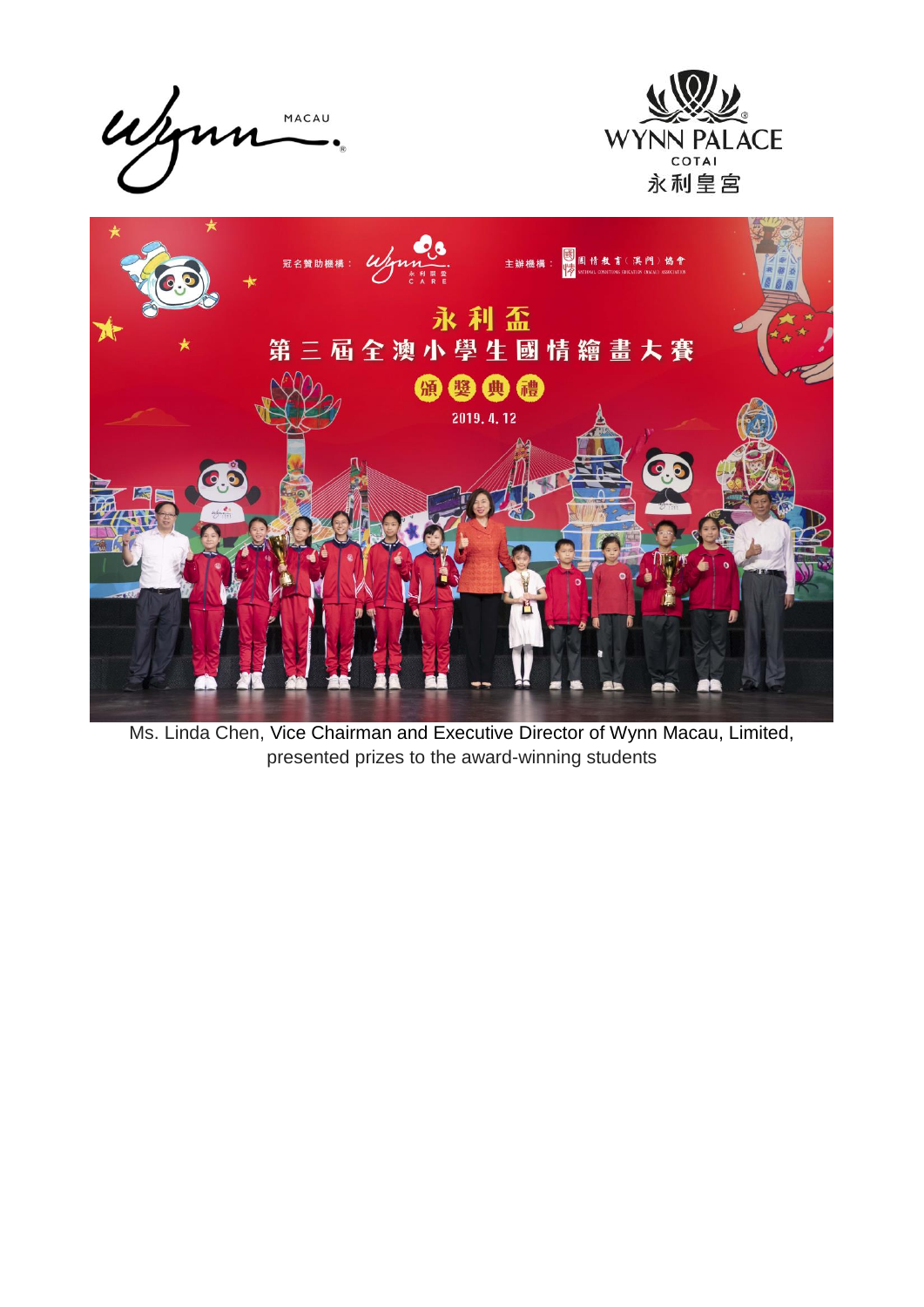



## **ABOUT WYNN MACAU**

[Wynn Macau](http://www.wynnmacau.com/) is a luxury hotel and casino resort in the Macau Special Administrative Region of the People's Republic of China with two iconic towers featuring a total of 1,008 spacious rooms and suites, approximately 273,000 square feet of casino space, over 59,000 square feet of [retail space,](http://www.wynnmacau.com/en/shops) eight casual and fine dining [restaurants,](http://www.wynnmacau.com/en/restaurants-n-bars) two [spas,](http://www.wynnmacau.com/en/facilities-n-spas) a [salon](http://www.wynnmacau.com/en/facilities-n-spas/the-salon) and a pool. The resort proudly boasts three distinct [entertainment](http://www.wynnmacau.com/en/shows) experiences, including Macau's only choreographed [Performance Lake,](http://www.wynnmacau.com/en/shows/performance-lake) blending lofty plumes of water, gracefully choreographed music from Broadway tunes to renowned Chinese songs, powerful LED lights and fire effects.

Wynn Macau is operated by international resort developer [Wynn Resorts,](http://www.wynnresorts.com/) recipient of more Forbes [Travel Guide Five Star Awards](http://www.forbestravelguide.com/about/awardwinners) than any other independent hotel company in the world. Wynn Macau is the only Resort in the world with 8 Forbes Five-Star Awards, garnering Five-Star awards for its hotel, restaurants and spas for two consecutive years. Wynn Macau opened on September 6, 2006 and its second tower – Encore opened on April 21, 2010. For more information on Wynn Macau, visit [http://www.wynnmacaupressroom.com.](http://www.wynnmacaupressroom.com/)

## **ABOUT WYNN PALACE**

Wynn Palace is the second luxury integrated resort from international resort developer Wynn Resorts in the Macau Special Administrative Region of the People's Republic of China, following the launch of Wynn Macau. Located in the Cotai area, it features a 28-storey hotel with 1,706 exquisitely furnished rooms, suites and villas, versatile meeting facilities, over 106,000 square feet of renowned luxury retail, 11 casual and fine dining restaurants, Macau's largest spa, a salon, a pool and approximately 424,000 square feet of casino space. The resort also features a variety of entertainment experiences, including the dazzling 8-acre Performance Lake that mesmerizes guests with a choreographed display of water, music and light, the unique SkyCab, spectacular, large-scale floral displays by renowned designer Preston Bailey and an extensive collection of art works by some of the world's leading artists.

Wynn Resorts is the recipient of more Forbes Travel Guide Five Star Awards than any other independent hotel company in the world. It is the first resort in the world with over a thousand hotel rooms to garner the Forbes Travel Guide Five Star Awards. Wynn Palace opened on August 22, 2016. For more information on Wynn Palace, visit [http://www.wynnpalace.com.](http://www.wynnpalace.com/)

# # #

**For media enquiries, please contact:**

Serena Chin, Director – Public Relations Phone: (853) 8889 3909

Email: [serena.chin@wynnmacau.com](mailto:serena.chin@wynnmacau.com)

Mac Lou, Senior Manager – Corporate Communications